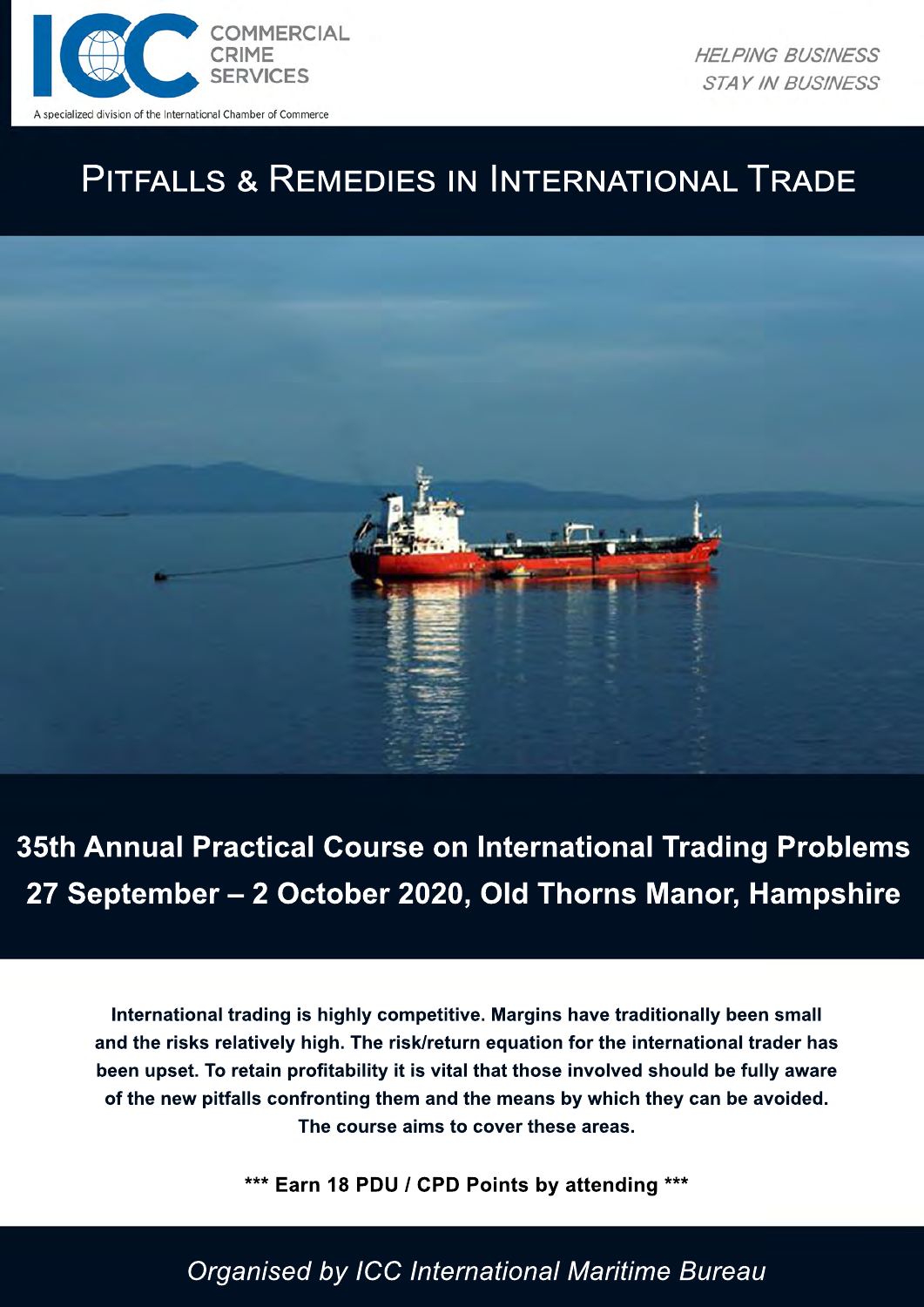# **COURSE OVERVIEW**

### **COURSE AIMS & BENEfiTS**

The IMB Trading Course is in its 35th successive year, widely acknowledged for its unique and practical approach in identifying and tackling potential pitfalls faced by those involved in international trade.

This intensive course has established itself as an essential date in the calendar of those responsible for managing and avoiding risk in today's trading environment.

Delegates will acquire an understanding of international trading problems including financing, insurance and shipping contracts. Recent developments will be analysed including a detailed examination of the manipulation of the documentary credit system, fraud and financial crime in trade finance, charterparty failure and cargo abandonment at intermediate ports.

Heavily based on real-life case studies, the course draws on the considerable expertise of the IMB in preventing international trading problems. A Certificate of Qualification will be awarded at the conclusion of the course.

### **WHY ATTEND THE COURSE?**

- The changing face of trade finance fraud. Are your due diligence measures effective?
- How can you reduce risk by negotiating effective contract terms?
- What are the major vulnerabilities in the transportation chain?
- Why do charterparties fail? What can be done to prevent charterparty breakdowns?
- What action do you take when your cargo and/or vessel does not arrive at the discharge port?
- Who do you turn to when problems arise?
- What are the legal remedies that are practical and available?

### **THE TRADING GAME**

The greatest benefit is experience gained by participation in the **Trading Game** designed specifically for this course by the IMB. Participants will be divided into small teams and will apply the experience gained on the course to take decisions in a simulated international trading situation, fraught with more than the usual crop of problems and disputes.

### **WHO SHOULD ATTEND?**

The course is for senior/middle managers in trading houses, banks, shipping companies, insurance companise with an interest in international trade. The ideal participant will be engaged 'hands-on' within their organisation on a day-to-day basis.

In past years, the Annual IMB Trading Course has been attended by delegates from organisations based in over thirty different countries, a small sample of which include :-

ABN Amro Bank NV, Amsterdam Agrocorp International Pte Ltd, Singapore Aluminium Bahrain BSC, Manama Banca Commerciale Lugano, Lugano Bank of China, London Barclays Corporate, London PT. Bank Negara Indonesia (PERSERO), Jakarta BP Oil International Ltd. Cal Bank Ltd, Accra Cellmark AB, Gothenburg DS Concept, Monchengladbach Central Bank of Jordan, Amman Central Insurance of Iran, Tehran Credit Suisses, Zurich & Geneva Fortis Bank NV, Rotterdam & Singapore Ghana National Petroleum Corporation Helm A.G., Hamburg ING Bank, Amsterdam & Rotterdam Khimji Ramdas LLC, Muscat Malaysian International Shipping Corporation, Kuala Lumpur Munich Reinsurance, Munich National Maritime Authority, Lagos New India Insurance Co. Ltd., Mumbai PEC Limited, New Delhi Royal & Sun Alliance, London Solvay & Cie (Hestia), Brussels Swedish P & I Club, Gothenborg Swiss Re, Zurich Tilleke & Gibbins, Bangkok Vesta Forsikring AS, Bergen Walter Matter SA, Geneva Winterthur Swiss Insurance Co, Winterthur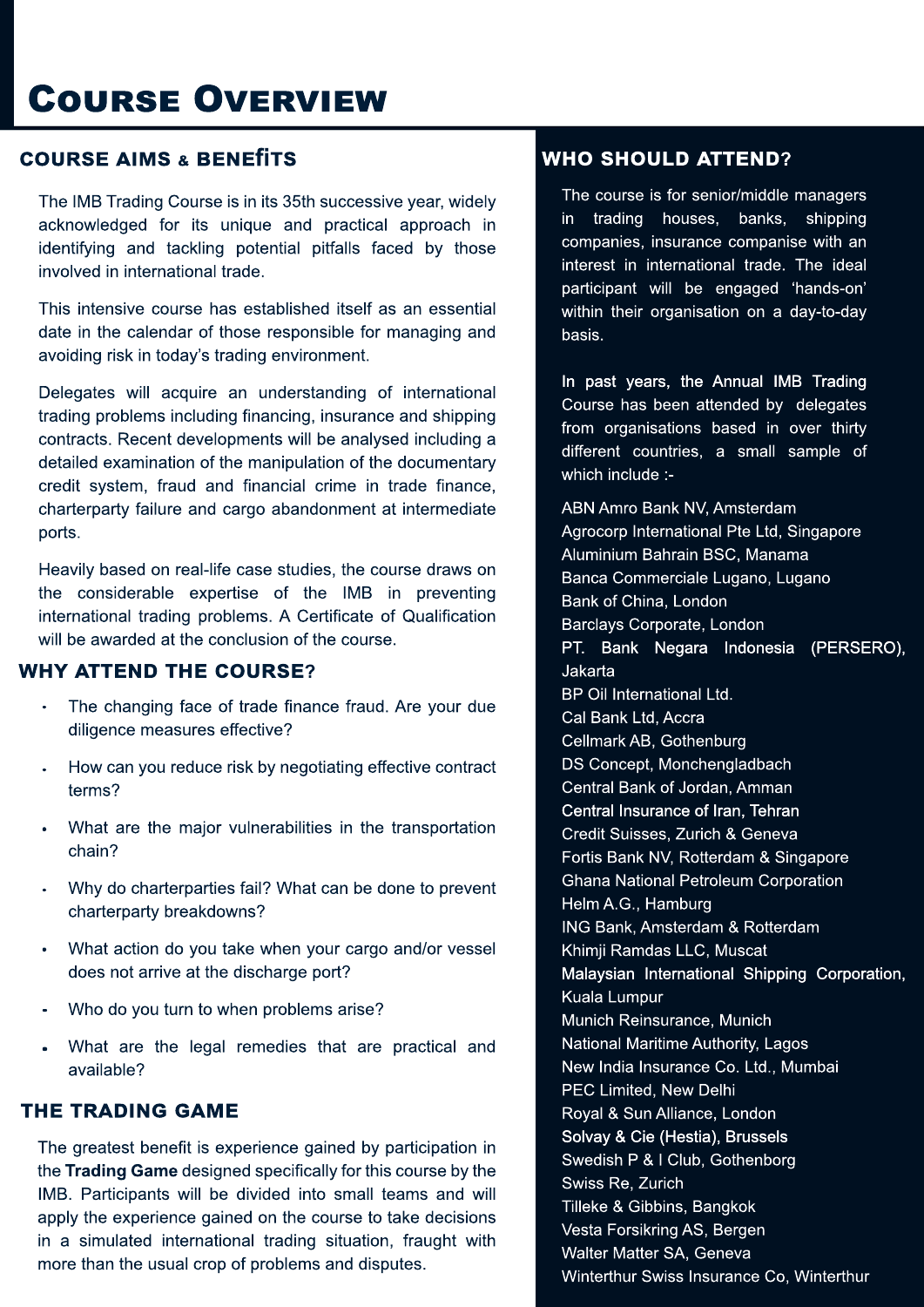# **COURSE OVERVIEW**



## Old Thorns Manor Hotel, Liphook, Hampshire, UK

This fully residential course will be held at the conference centre of the Old Thorns Manor Hotel. This luxury 4 star golf hotel and health spa is located in 400 acres of beautiful English countryside on the trio borders of Surrey, Hampshire and Sussex.

The course is intended to be intensive both socially and academically and a social programme will be available to enable participants to get to know one another.

The hotel also boasts extensive recreational facilities including an indoor swimming pool and a state of the art health and fitness facilities.



## **COURSE NOTES**

As the course has a limited capacity, acceptance will be in order of receipt of registration forms. A waiting list will be maintained should applications exceed capacity.

#### **APPLICATIONS**

Applications should be received by the IMB by 31 July 2020, when a note of acceptance will be issued. Invoicing will commence when registration is confirmed. Payment must be received by 28 August 2020.

#### **FEES**

documentation, accommodation, 50% refunded. to London Heathrow. Alternatively, a banker's payable in London, is acceptable.

#### **CANCELLATIONS**

Course Fee of: GBP 2,950 (British Before 31 July 2020: refunded in full. Pound Sterling) to cover all tuition, Between 31 July and 28 August 2020:

meals, and local transport from and After that date or failure to attend: No refund

> draft. NOTE: An alternative nominee is permitted without additional charge.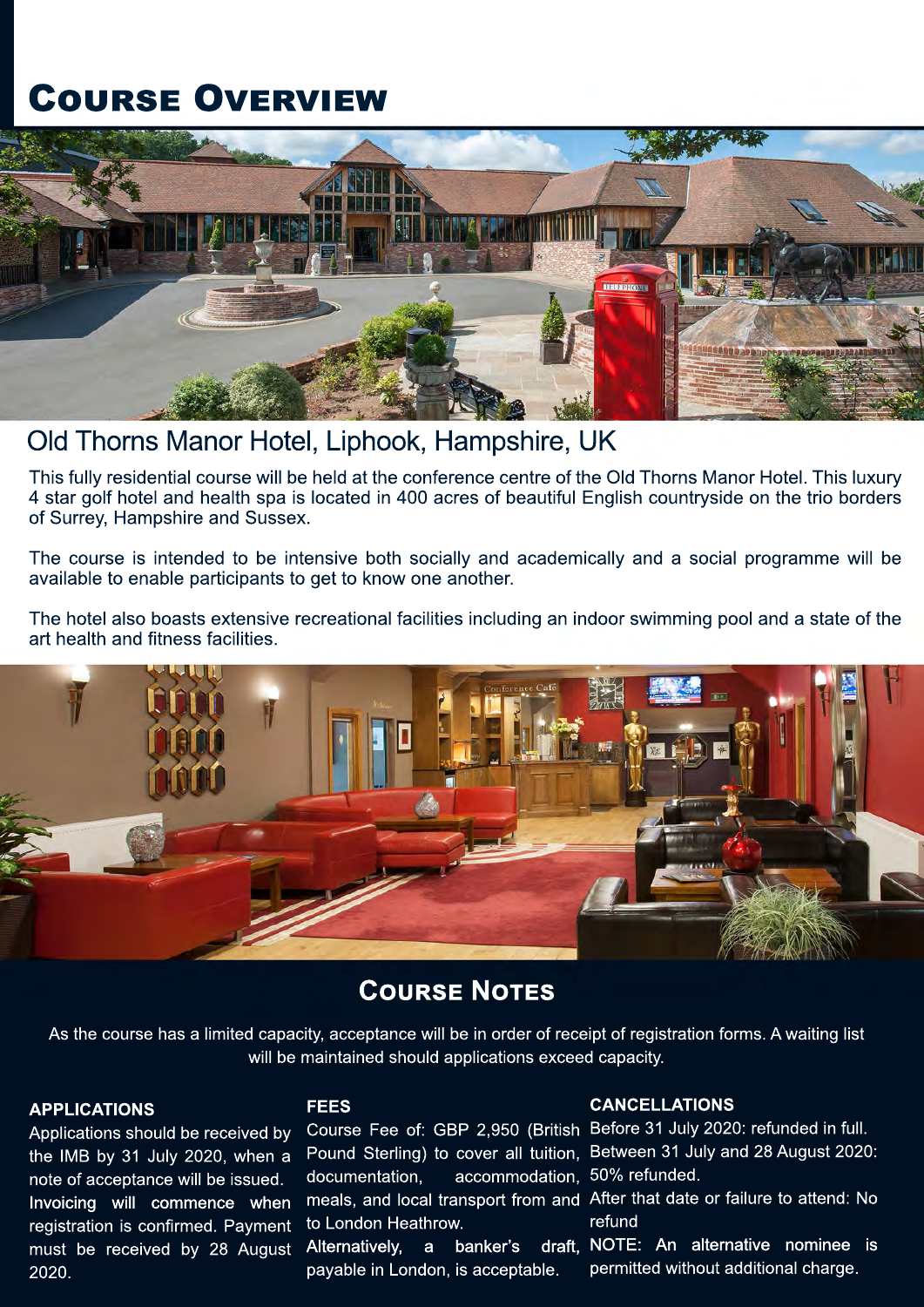# **COURSE PROGRAMME**

#### **SUNDAY, 27 SEPTEMBER 2020**

| 1600 | Pick up from Heathrow airport.                      |
|------|-----------------------------------------------------|
| 1700 | Arrive at the Old Thorns Manor Hotel.               |
|      | Liphook, Hampshire,                                 |
| 1900 | Cocktails followed by dinner and Welcome<br>Address |

#### **MONDAY, 28 SEPTEMBER 2020**

0900 - 0915 Course overview by the Course Leader M. Howlett – Director, IMB.

#### *1. Paying for cargoes*

| $0915 - 1030$      | Financing trade $-$ the options, risks and<br>solutions.                                                                                                                                     |
|--------------------|----------------------------------------------------------------------------------------------------------------------------------------------------------------------------------------------|
| 1030 - 1045        | Coffee                                                                                                                                                                                       |
| 1045 - 1130        | Introduction – case study into the negotiating<br>and financing of an international shipment.<br>Problems and remedies. Debriefing.                                                          |
|                    | 1130 - 1245 Trade Finance Fraud - buyers & sellers at<br>risk, examples, prevention and remedies.                                                                                            |
| 1245 - 1415        | Lunch                                                                                                                                                                                        |
|                    | 1415 - 1530 Trade Finance Fraud (cont.) - banks at risk.<br>Fraud against banks. The changing face of<br>trade finance fraud and money laundering.<br>Strategies for protection and control. |
| 1530 - 1545        | Tea                                                                                                                                                                                          |
| 1545 - 1630        | Commodities and Trade Finance – risks and<br>solutions.                                                                                                                                      |
| $\sqrt{2}$<br>1700 | Disawaalaa amaalisaa saal sasma                                                                                                                                                              |

1700 Discussion, questions and answers

#### **TUESDAY, 29 SEPTEMBER 2020**

#### *2. Moving cargoes*

|                   | 0900 - 1030 Case study on transportation of cargoes.<br>Problems faced by cargo and shipowners.                              |
|-------------------|------------------------------------------------------------------------------------------------------------------------------|
| 1030 - 1045       | Coffee                                                                                                                       |
|                   | 1045 - 1105 Case study continued. Debriefing.                                                                                |
|                   | 1105 - 1130 The charterparty and other contracts of<br>carriage, failures and frauds, prevention and<br>resolution of cases. |
|                   | 3. Financial Crime and Compliance in Trade Finance                                                                           |
|                   |                                                                                                                              |
|                   | 1130 - 1200 Trade Sanctions and the Development of<br>Mis-represented Bills of Lading.                                       |
| 1200 - 1315 Lunch | 1315 - 1400 Dual use goods in trade finance – legal,                                                                         |

| p.aotioar o <del>xanipioo</del><br>1400 - 1445 Money Laundering and Fraud – where are we |
|------------------------------------------------------------------------------------------|
| headed? Examples.                                                                        |
|                                                                                          |

1445 - 1500 Tea

#### *4. When problems arise…*

| 1500 - 1545 Litigation – weapons of the law, seeking and |
|----------------------------------------------------------|
| recovering losses, examples.                             |
| 1545 - 1615 Rights & Liabilities of Intermediaries.      |
| Responding to court orders.                              |
| 1745 - Late Evening event and dinner.                    |
|                                                          |

#### **WEDNESDAY, 30 SEPTEMBER 2020**

| 0900 - 1045 Syndicate Group exercise - collective |
|---------------------------------------------------|
| decision making under pressure.                   |

#### 1045 - 1115 Coffee and group photograph. *5. Identifying weaknesses and solutions*

- 1115 1215 Bills of Lading problems and associated
- risks.
- 1215 1330<br>1330 1400 Detecting lies  $&$  uncovering the truth – the analyses of interview techniques.<br>1400 - 1445 Containers – a vehicle for fraud?
- Containers a vehicle for fraud? Overcoming the integrity of the container, seals, strategies to deal with container crime, loss prevention and control.
- 1445 1545 Phantom ship frauds and deviation the theft of ship loads of cargo.
- 1545 1600<br>1600 1630
- 1600 1630 Cyber Threats to Shipping and Trade
- 1630 1700 Investigations and the IMB case studies and IMB services.

#### **THURSDAY, 1 OCTOBER 2020**

- 0900 1000 Piracy and Hijackings recent developments, hotspots and effects on trade.
- 1000 1015 Coffee

#### *6. THE TRADING GAME – an exercise in market survival*

|                                                                    | 1015 - 1045 Introduction – rules, objectives, principal<br>participants, evaluation of syndicate <sup>1</sup> |
|--------------------------------------------------------------------|---------------------------------------------------------------------------------------------------------------|
| $\overline{A}$ $\cap$ $\overline{A}$ $\overline{C}$ $\overline{C}$ | performance.<br>$4000 - 7.2$ dia $2.2$                                                                        |

- 1045 1230 Trading Game.
- 1230 1400 Lunch 1400 - 1700 Trading Game (continued).
- 1815 1900 Debriefing on the Trading Game scores,
- discussion.<br>1930 Dinner. Pre Dinner. Presentation of certificates.

#### **FRIDAY, 2 OCTOBER 2020**

| 0800 | Transport back to Heathrow airport. |
|------|-------------------------------------|
|------|-------------------------------------|

The above programme is subject to change

## **Registration Form 2020**

| Register online at: www.icc-ccs.org/IMBCourse                                                                         |
|-----------------------------------------------------------------------------------------------------------------------|
| Or email to imb@icc-ccs.org                                                                                           |
| Or please detach this form and send to:-<br>Course Administrator,<br>ICC Commercial Crime Services,<br>Cinnabar Wharf |
| 26 Wapping High Street,                                                                                               |
| London E1W 1NG                                                                                                        |
|                                                                                                                       |